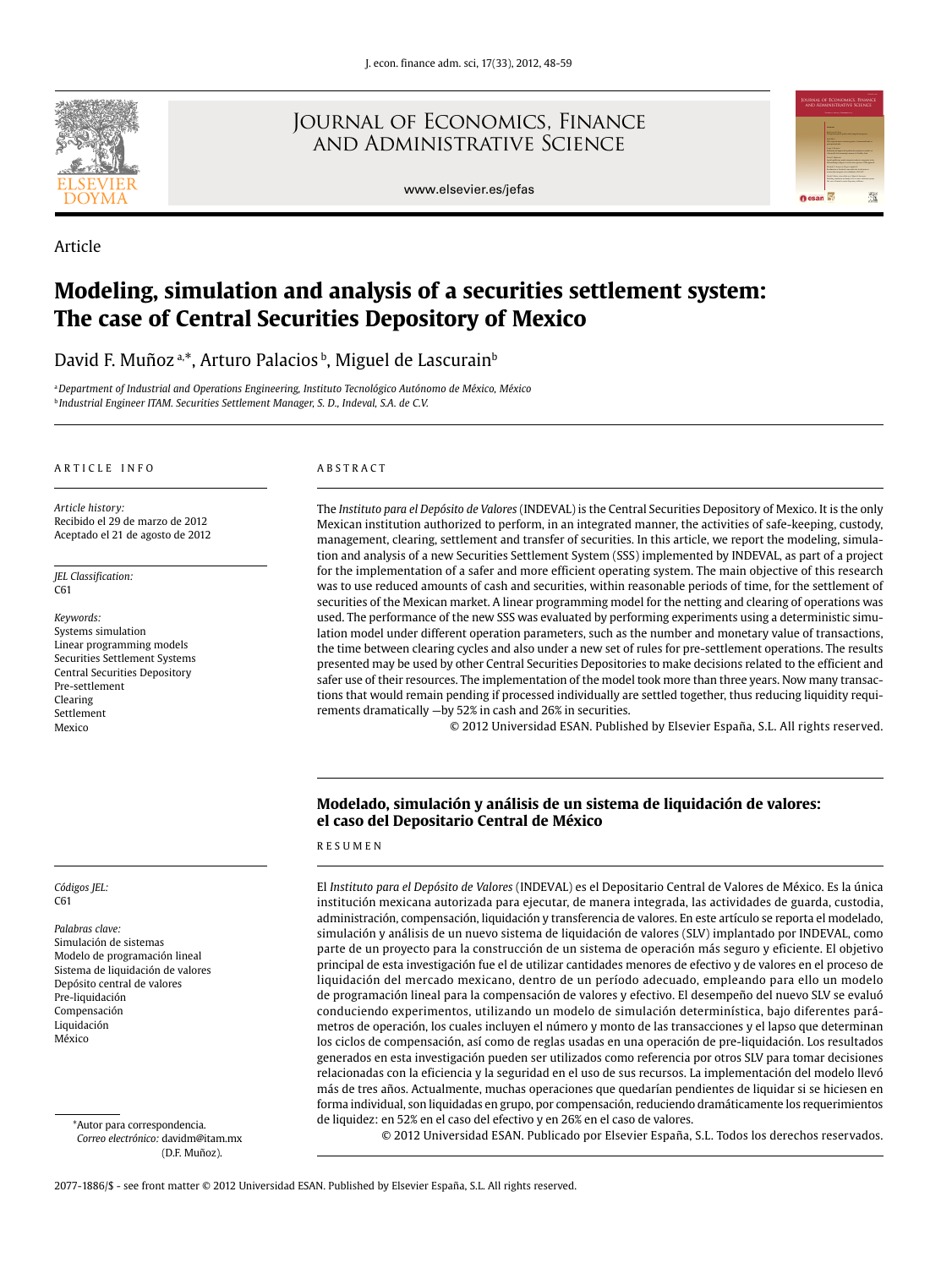# **1. Introduction**

In Mexico, the public services of safe-keeping, custody, management, clearing, settlement and transfer of securities can only be offered by institutions authorized by the Federal Government. These services are offered by the Central Securities Depository (CSD), which was created on April 28, 1978, as a government agency. In 1987, the agency was privatized and legally constituted as the "S.D. INDEVAL, S.A. de C.V." (from here on, INDEVAL), starting operations October 1st of that year and also serving as a Securities Settlement System (SSS).

To improve the quality of their services, INDEVAL developed a project to re-design their business processes which included the implementation of a new system that takes advantage of the existing technology, increases the security and reliability of their operations and incorporates better industry practices. The implementation of the new system (named Dali) obtained the "2010 Edelman Award" as an outstanding example of the application of Operations Research tools (see Horner, 2010, for details). In this article we report the details on the modeling and simulation of the clearing system that are not reported in Muñoz et al. (2011).

The functional model that was proposed for this project has the following three areas:

- System interaction. This area includes functions that allow the system to communicate with customers, as well as to manage its access security.
- Information management. This area provides the services that INDEVAL offers as a CSD, and directly involves the areas of safe-keeping, custody and management of securities.
- Operations. This functional area constitutes the SSS, which is responsible for processing all the transactions for settlement received by INDEVAL from its clients in the financial system. The SSS is responsible for concluding transactions through transfers of titles and/or cash in the accounts of the clients involved in the operation. For this, the SSS may use support functions such as the clearing of securities and cash.

The problem that constitutes the main object of study for this investigation originates in the functional area of Operations. For a more detailed description of the scope of the first two areas of this project see Romero et al. (2008).

The performance of many of the innovations proposed for the Operations area are not easy to predict since they depend upon a set of operation parameters that must be adjusted empirically. For example, the implementation of a linear programming model (which is described in the INDEVAL's Settlement System section) is proposed for the clearing of securities and cash; whereas, the performance of this model is highly dependent upon both the duration of the cycles between clearings as well as the number and monetary value of the transactions to clear. For this reason, a simulation model was also implemented to determine the settlement instructions that will allow the system to process transactions quickly and efficiently, without the need to insert large amounts of cash into the system. After developing a simulation model for the SSS, the performance of the system was analyzed to determine the values of the operation parameters that work best for the settlement system.

Applying simulation to a SSS may offer several advantages, such as:

• A given SSS becomes increasingly complex due to the adoption of new technology, infrastructure modifications or changes in the behavior of financial markets, increasing the need to study the systems under new operational conditions. This situation highlights the importance of simulation, since it is an effective method to study these complex systems in a reasonable time (Bank for International Settlements, 2005).

- Simulation is capable of replicating a SSS with great precision, using real historic information from the previously processed transactions and incorporating specific operational circumstances in the generated models. On the other hand, simulation also enables us to measure the impact of changing important system characteristics without actually altering the current system. Furthermore, using simulation we can measure and compare different SSS performances, originated by varying several parameters and decision variables that determine its processes (Leinonen & Soramäki, 2003).
- In general, transactions processing is based on a data transfer and management approach, which, in many occasions, does not take into account certain critical factors such as the order in which settlement instructions are executed, the prevalence of certain operations depending on their monetary value in titles and/or cash and the risks associated to their processing, among others. For this reason, simulation may be useful to help in the design and development of strategies for the SSS that integrate data availability as well as specific business criteria and rules, reducing operating costs and risks.
- Simulation models may be used to obtain relevant information regarding risks associated to SSSs, which are usually not reported in the system's operation statistics. Examples of these risks are the effect of flaws in important clients of the financial market, the consequences of credit defaults from the parties involved in the transaction or the impact of rare events such as system malfunction. These incidents are very difficult to analyze without the use of simulation (Bedford et al., 2005).

The advantages previously mentioned justify the use of a simulation model for the SSS to measure the impact on the level of liquidity and the time taken to settle the operations when varying certain parameters of the SSS.

After this introduction, the components of the SSS system for INDEVAL are described in the section on INDEVAL's Security Settlement System. In the section on Simulation of a Securities Settlement System, we describe the relevant characteristics of the developed simulator and then, in the Results Analysis section, we discuss the main results obtained from experimenting with the simulation model. Finally, the paper ends with a presentation of the conclusions obtained in this research.

#### **2. INDEVAL's security settlement system**

INDEVAL is a private institution whose stockholders include brokerage firms, banks, insurance and bond companies, Banco de México (The Central Bank of Mexico), the Mexican Stock Market (BMV) and Nacional Financiera (NAFINSA). As the only CSD in Mexico, INDEVAL keeps a deposit of all settlements registered in the Registro Nacional de Valores that are negotiated in the financial markets (Centro de Estudios Monetarios Latinoamericanos and World Bank, 2003).

In Figure 1, we may observe both INDEVAL's functions (encircled in the larger rectangle) as well as the company's interactions with external agents (elements outside the rectangle), which include different institutions (issuers, clients, other custodians and CSDs), trade mechanisms (BMV, trade-floor positions) and payment systems.

The institutions that may interact with INDEVAL include: Banco de México, the Contraparte Central de Valores (CCV), credit institutions, brokers, international custodians, stock markets, bond institutions, stock market specialists, issuers, insurance companies and investment funds.

Trade mechanisms are places in which certain financial operations, such as transactions, stock loans, repurchase agreements (repos) may be arranged. Since these transactions involve the titles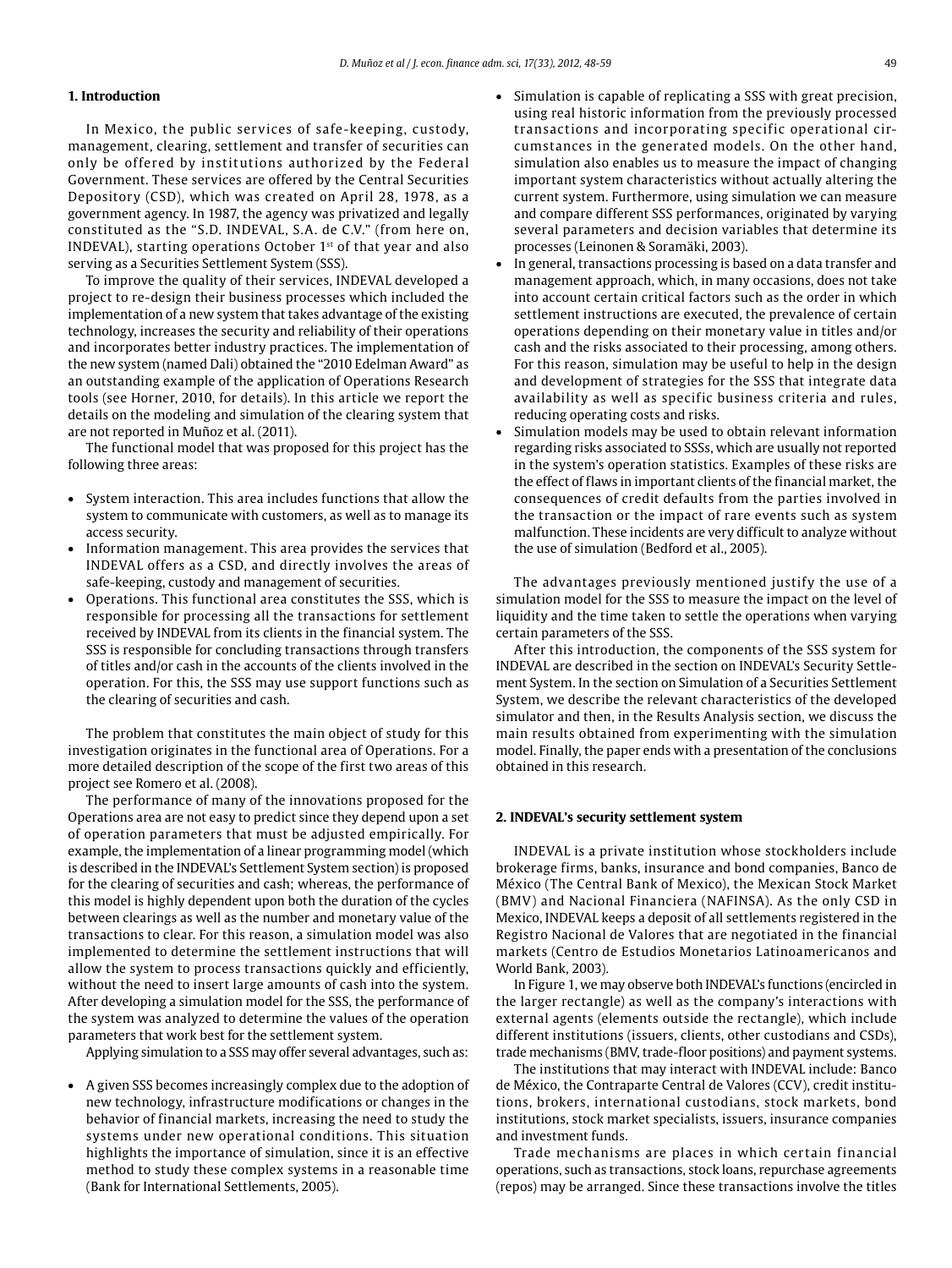

**Figure 1** INDEVAL's functions and interactions with external agents.

deposited in the INDEVAL, it is necessary to have them registered at this institution.

The distinct elements that are part of INDEVAL's interactions (institutions, trade mechanisms and payment systems) generate instructions that must be processed by INDEVAL. An instruction is a service request associated with a business process through which INDEVAL generates value. Furthermore, settlements of transactions that take place in the financial market are especially important instructions. As a SSS, the INDEVAL processes settlement instructions using one or several of the following operations:

- i) Settlement: the settlement of securities involves the finalization of a financial transaction by transferring titles and/or cash in the accounts of the clients involved in the operations.
- ii) Clearing: clearing is an auxiliary function for settlements, which calculates the mutual obligations of securities and/or cash, generally in net terms, which must be delivered by the agents involved in one or more financial operations.
- iii) Securities transfer: this function involves securities transfers among accounts of the CSD clients, and makes the physical delivery of titles unnecessary.

#### *2.1. INDEVAL'S previous settlement model*

One of the main motivations to start a project of re-design and implementation of a new system was the need to improve the performance and safety of its functions as a SSS. To accomplish this objective, it is necessary to have a strict control over the accounts, which is an important element in the operation of the SSS.

Modifications in the securities and cash accounts kept by INDEVAL were previously performed in a decentralized manner. In other words, there were several ways of modifying the contents of an account (which consists of title positions and cash balances). For example, it is possible to alter an account's title position using a withdrawal, a transfer operation or a stock loan, and depending on the instrument and the type of operation that was performed, the change in balances and positions could be done through different modules, according to the operational area that processed the instruction and the type of settlement mode that was used.

The internationally approved settlement mechanisms are:

- i) Delivery versus Payment: refers to the operations that guarantee the delivery of securities if and only if the corresponding payment is made.
- ii) Delivery versus Delivery: refers to the settlements that guarantee the delivery of securities if and only if other previously negotiated securities are delivered.
- iii) Delivery Free of Payment: refers to a delivery of securities with no corresponding payment of funds.
- iv) Payment: refers to the transfer of funds from one client to another in order to satisfy a specific obligation.
- v) Payment versus Payment: refers to a settlement operation of currencies that guarantees that a funds transfer of a certain currency will only be made if another transfer of equivalent value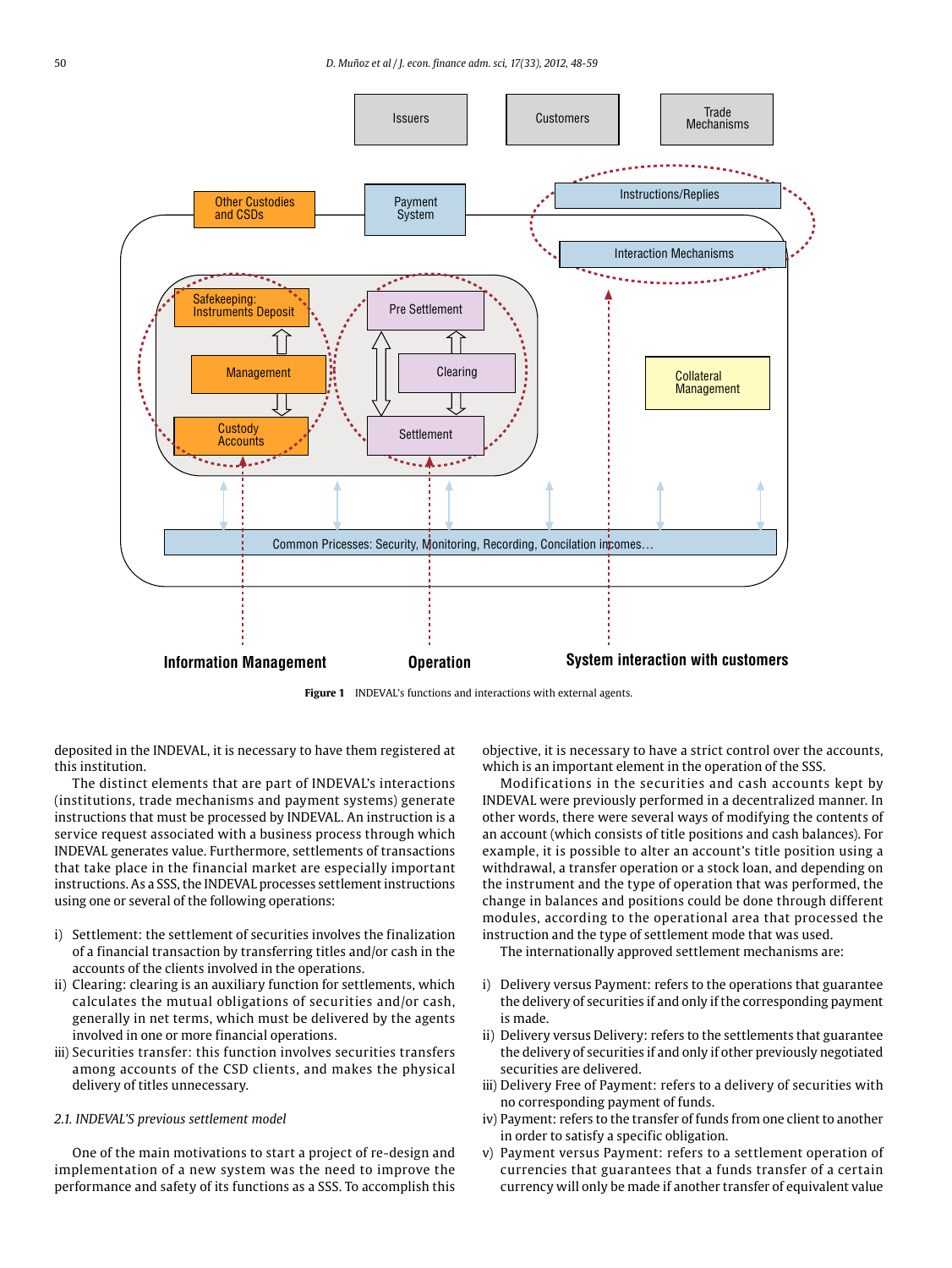is made in one or more currencies (Bank for International Settlements, 2003).

Under its previous operating model, INDEVAL possessed nine modules, each operated within different areas of the institution and capable of modifying the accounting records in titles or cash. Some of the modules settled both operations of Delivery versus Payment (DvP) as well as Delivery Free of Payment; others, however, only settled operations under the DvP mechanism. The modules were, in several occasions, executed manually by systems operators that worked in a coordinated manner, although intermittently, following specific operating functions.

Modifying an account through the use of different modules hinders the implementation of control mechanisms for the settlement of transactions, reducing the SSS's security and increasing the operational risks, defined as the "risk that functional factors, such as technical breakdowns or operation faults, will cause or aggravate credit and liquidity risks" (Bank for International Settlements, 2001).

Since a SSS is the core of a financial system, inefficiencies in its functional processes have serious consequences. In particular, when settlements become too complex or expensive, financial transactions are discouraged (The Giovannini Group, 2003).

#### *2.2. Proposed model for settlements in INDEVAL*

The proposed model for INDEVAL's SSS incorporates elements that allow the system to operate continuously, improve performance and efficiency. Furthermore, using Clearing and Pre-settlement tools, the system has a better control of the titles and cash used in settlements and is able to conclude transactions faster. Contrary to INDEVAL's previous settlement system, the proposed model relies on only one mechanism for modifying accounts.

The proposed settlement model begins by admitting transactional instructions into the Operations functional area from the Distribution Module. These instructions may include several operations, which are queued in the Pre-settlement Module. The Pre-settlement Module is in charge of deciding whether the operation must be settled immediately, go through a clearing process, or stay in the queue with a "pending" status. Once the settlement has been completed, a message is sent to the client (through a module that manages the messages) to confirm that the transaction (and their corresponding operations) has been settled. Through this mechanism, all clients are made aware of the status and completion of every instruction in which they are involved. The proposed settlement process is shown in Figure 2 along with each of its components, which we will now proceed to discuss.

Pre-settlement is an auxiliary function within the SSS that has the objective of managing and helping the proper execution of the clearing and settlement functions. The main task of this module is to decide, according to certain business rules, if an operation must be cleared, immediately settled or be held on a "pending" status. Furthermore, this process decides when to invoke the clearing procedure, depending on certain pre-established criteria.

The pre-settlement module receives a queue of operations to be processed according to their arrival order (first-come, first-served). For each operation that is part of a transactional instruction, there is a set of specific rules that apply to them depending on the types of operations to be settled in INDEVAL. These business rules take into account both the monetary value of the transactions as well as the balances and positions of the accounts involved in the operations.

Applying the pre-settlement business rules to an operation produce one of the following results:

- 1. The operation is sent to settlement immediately, where the corresponding balances and positions are modified.
- 2. The operation is sent to the clearing procedure, where it will be cleared at some point. The operations that are sent to the clearing cycle may be settled afterwards or sent back to the operations queue in case they cannot be partially or totally cleared.
- 3. The operation is kept on hold with a "pending" status until the conditions necessary for its immediate settlement or clearing are fulfilled.
- 4. The operation may be rejected whenever the pre-settlement rules so dictate, in which case, the reasons justifying this result are reported.

Based on the decisions made in the pre-settlement module, an operation may advance to the clearing or settlement modules.

The clearing process, as an auxiliary function for the SSS, is responsible for calculating the obligations in securities and/or cash that each party involved in the financial transaction must deliver. The main objective of this module is to reduce the amount of cash and titles that each involved party must deliver in order to settle transactions in the SSS. In other words, instead of using the resources necessary to settle each transactional instruction one by one, only the equivalent net balances resulting from executing all operations are calculated and used. Therefore, some operations that cannot be settled individually due to a lack of cash and/or titles might be settled through clearing, since this procedure only requires the net transfer of obligations among clients.



Figure 2 Flow of operations in the settlement process.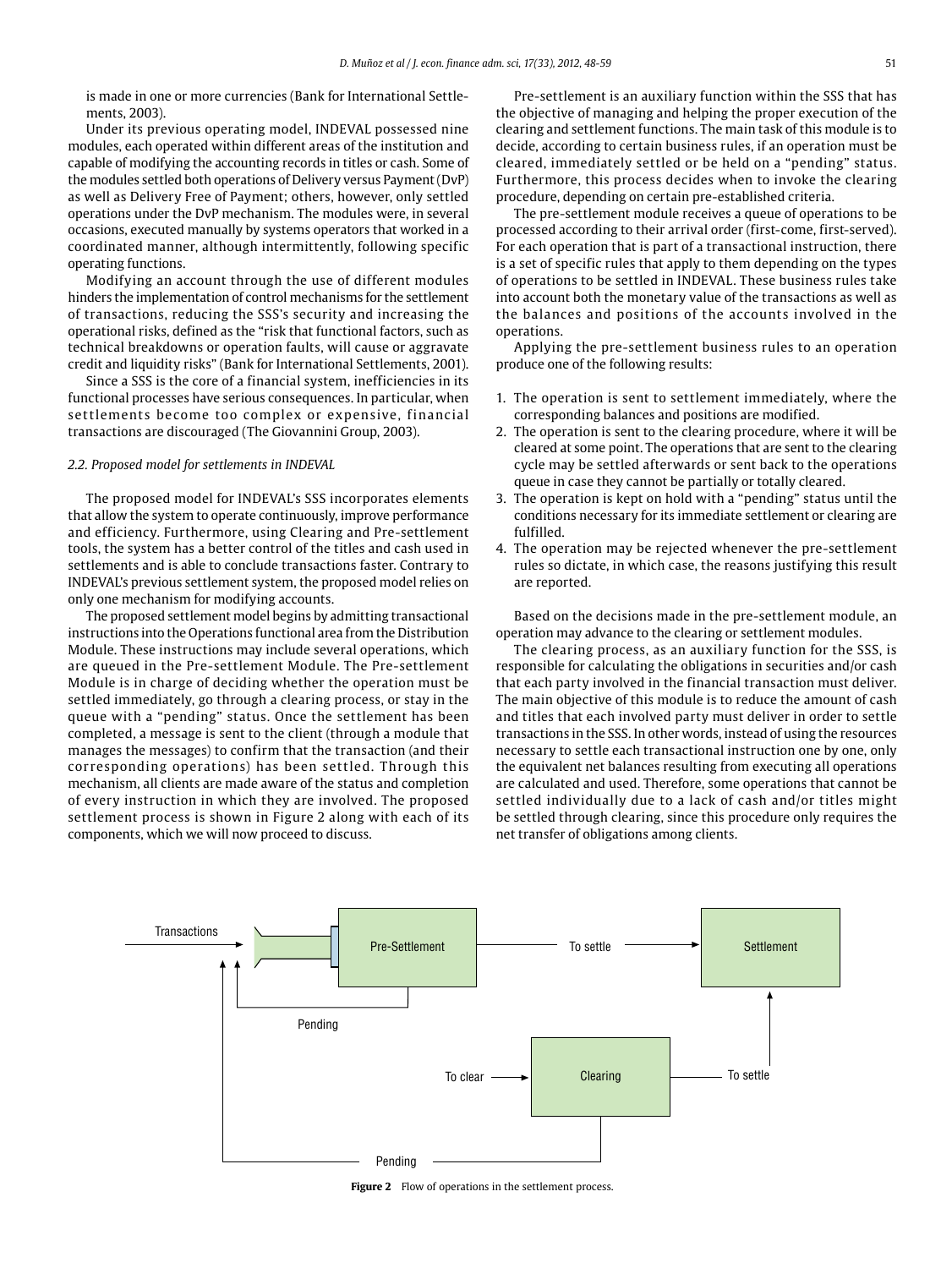The Clearing Module that was implemented is based on a linear programming formulation (called Procoval2) proposed by the Banco de México (Muñoz et al., 2011). This algorithm determines the numbers of titles that can be settled in a set of pending operations without the need of further titles or cash in the clients' accounts.

The clearing process may be activated using different criteria, whose parameters may be changed according to the specific needs of the SSS. Some of these criteria are that a certain amount of time has passed since the last clearing, a certain number of operations on hold has been reached or a limit value for the number of operations waiting for clearing has been exceeded. Furthermore, there is also the possibility that the clearing may be executed manually whenever required.

When the clearing module is activated, it is necessary to halt the settlement and pre-settlement functions in order to immobilize balances and positions. This condition must be met for Procoval2 to function properly, since its calculations are based on the account balances at a specific point of time.

Procoval2 determines the set of operations that will be cleared by solving two linear programming (LP) problems sequentially (both formulations are included in Appendix A). An exact solution for this problem can also be obtained through an integer linear programming (ILP) formulation that is also included in Appendix A. Unfortunately, implementing this alternative is not feasible since the time required to solve the ILP problem is too long compared to the time required to solve the two LP models proposed by Procoval2. We should mention that the Bank Clearing Problem is shown to be an NP-complete problem (see Güntzer et al., 1998 for further details), and it is clearly an instance of the ILP formulation of Appendix A.

Procoval2's first model is a relaxation of the ILP formulation, and its solution may indicate the settlement of a proper fraction of title. The second model takes the solution from the first model and adjusts it to find a solution that ensures the settlement of integer numbers of titles. The solution from the last model may cause some clients to incur a lack of funds to cover slight adjustments that allow the solution to consider only integer numbers. To deal with this issue, there is a trusteeship, constituted from client resources, that is used to grant small credits that avoid overdraws when the clearing algorithm's solution is implemented. It is worth mentioning that Procoval2 may propose the partial settlement of one or more operations, keeping the remainders of these operations in a pending status.

Procoval2 processes mainly two types of operations: those that involve DvP mechanisms and those that correspond to amortizations of financial titles. When settling a DvP, the following elements must be specified: the operation to settle, the client that acts as the seller, the titles to be sold, the account from which these will be sold, the client that acts as the buyer and the account which will receive the titles. Likewise, when handling amortization operations, the client in charge of the payment, the title subject to the amortization and the client receiving the funds must be also specified.

Parameters for the clearing process are the operations awaiting clearing, the balances and positions of the clients and the effective balance of the trusteeship. Using these parameters, Procoval2 solves the two LP problems and returns the titles and cash that may be settled, as well as payments received by the trusteeship and credits granted by this mechanism to clients that require it. However, this algorithm might not clear all operations received and must send them back to the pre-settlement module queue. The net transfers calculated in this module are sent to the settlement procedure to modify the client's accounts and finalize the transactions within the SSS.

The operations received in the settlement module may arrive from the pre-settlement or the clearing procedures. There are two types of settlements used to process operations: gross settlement and net settlement. The first one settles operations one-by-one; on the other hand, net settlement makes security and/or cash exchanges for the net obligations involved in several operations (Bank for International Settlements, 1997). The operations arriving from clearing are settled using net settlements.

After an operation has been settled, a message confirming the settlement is sent to the client using the Concentration Module. This concludes the description of the operating model proposed for the SSS of INDEVAL. In order to determine if the described model is feasible, a simulation model was developed and used to make decisions related to the operational framework proposed for the SSS. The section on Simulation of a Securities Settlement System describes this simulation model in detail.

# **3. Simulation of a securities settlement system**

In order to fulfill the objectives of the present research, a simulation model for the SSS was developed, that allows us to:

- Find a balance between the liquidity in the system and the time taken to settle operations.
- Analyze the advantages or limitations of using the rules of pre-settlement as parameters.
- Measure the performance of the SSS under these and other operational parameters defined in the Simulation Experiments section.
- Determine the set of values for the parameters that allow the SSS to work adequately according to specific performance measurements.

The simulation model intends to replicate the operations of INDEVAL's SSS if the proposed model was implemented. We will proceed to detail the general characteristics, the performance measurements used to evaluate the system, the parameters considered and the different simulated scenarios.

#### *3.1. General characteristics of the simulation model*

The simulation model of the SSS was developed using Visual Basic. NET and all three of its basic functions were implemented: pre-settlement, clearing and settlement. The LP problems for the clearing procedure were solved using the Cplex 10.0 solver, through a procedure that was exported to an executable DLL to facilitate its call from the simulator.

Inputs to the model include the relevant data from real transactions registered by INDEVAL in one day (one of the busiest transaction-wise days was taken) and title positions of each client's account at the beginning of the same day. We assume that the cash balances of all clients are zero except those of Banco de Mexico, whose account is used to fund those of the clients through repurchase operations.

The simulator processes the operations one by one, according to their arrival time. According to the model proposed for the SSS, different pre-settlement rules are applied to each operation, depending to its type, and settlement decisions are based on the balances calculated for each of the clients involved. An operation may be settled immediately, may be cleared or may keep its "pending" status awaiting for the conditions necessary for its immediate settlement or clearing.

The different types of operations considered in the simulation model, which make up for 99.9% of the operations settled in INDEVAL are: DvP, Delivery Free of Payment, Cash Deposit, Cash Withdrawal, Cash Transfer, and Amortizations (a principal is paid to the holders of a title).

Only DvPs and amortizations may be cleared. The clearing procedure used in the simulator is based on Procoval2 and is initiated by the same events suggested for the proposed SSS described in the section on Proposed Model for Settlements in INDEVAL*.*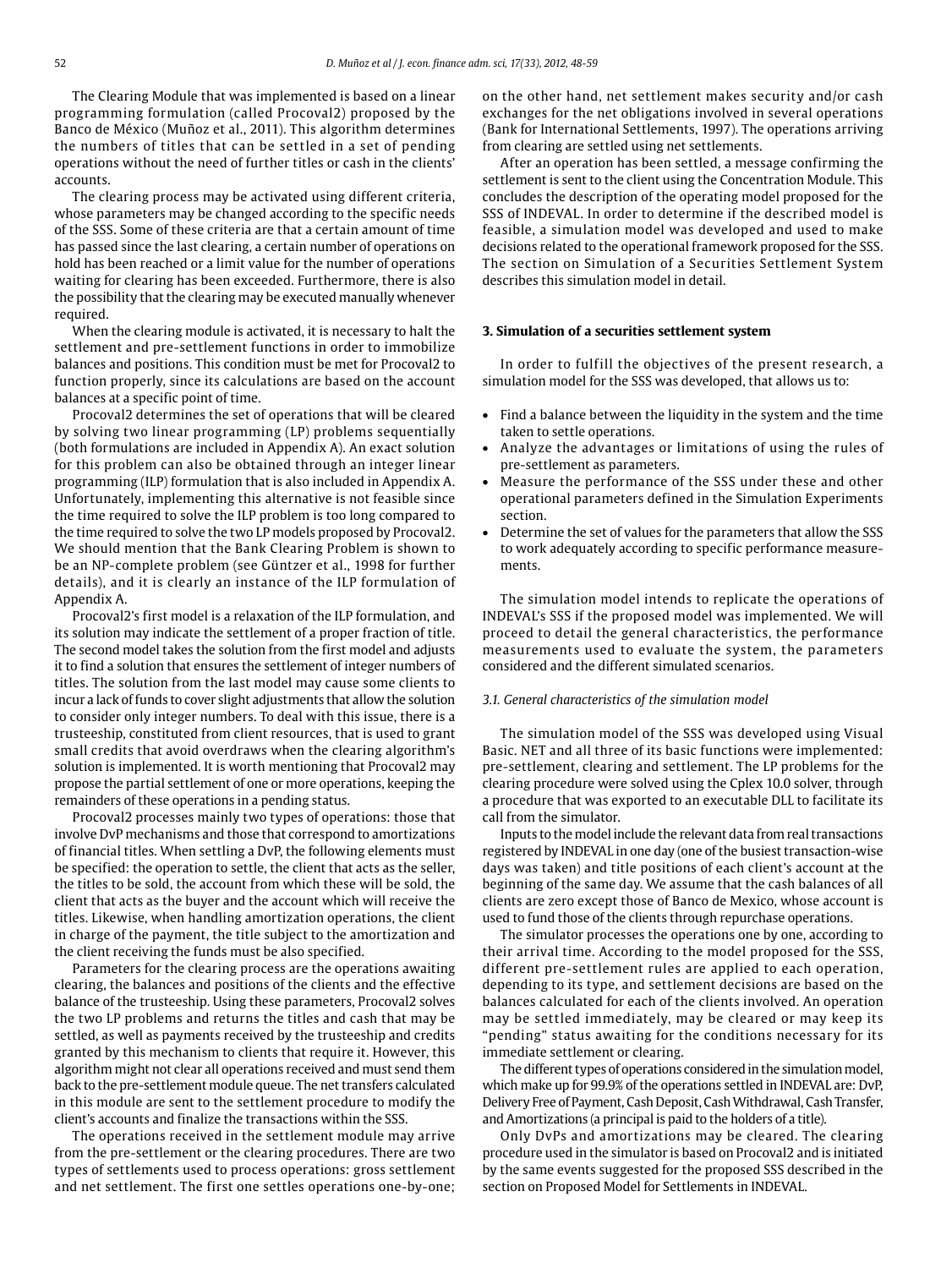#### *3.2. Performance measures*

As mentioned previously, the objective of developing a simulation model for the SSS is to find a balance between the levels of liquidity and the time required to perform the settlement of operations. To accomplish this objective, it is necessary to define performance measures that adequately monitor these variables when simulating the system under different conditions and operation parameters. In this section, we proceed to describe the performance measures used.

The first performance measure reported by the SSS simulator is the average settlement time of all the operations defined as:

$$
\overline{T} = \frac{\sum_{j=1}^{N} T_j}{N},\tag{1}
$$

where *T<sup>j</sup>* is the time (in minutes) since the arrival of operation *j* until it is settled, and *N* is the number of operations settled on the day. The average settlement time is also reported for three additional cases: for operations settled in only one pass (a settlement or a clearing), for operations settled after several passes and for operations that never reach a complete settlement (partial settlements). These variants arise from the need to carefully study the settlement times of operations that undergo different settlement modalities.

The second performance measure is used to study the liquidity of the SSS, and represents the amount of money required to settle operations in the system. This index is the amount of cash that is withdrawn from the account of every client for all operations per minute and is calculated according to:

$$
CFU = \frac{\sum_{\{i,k:(S_{ik}-S'_{ik})>0\}} (S_{ik} - S'_{ik}) + \sum_{\{c,i:(S_{ci}-S'_{ci})>0\}} (S_{ci} - S'_{ci})}{P \cdot O \cdot M},
$$
(2)

where *Sik* is the balance of client *i* before settling operation *k* using a gross settlement, *S*′ *ik* is the balance of client *i* after the settlement of operation *k* using a gross settlement, *Sci* is the balance of client *i* before the clearing process *c* settles an operation either partially or completely, *S*′ *ci* is the balance of client *i* after clearing process *c* is completed, *P* is the number of clients that are involved in some operation throughout the day, *O* is the number of settled operations that involved cash and *M* is the number of operation minutes in a day at INDEVAL.

To study the system adequately, two variants of this liquidity measurement were considered: the first one takes into account all settled operations that involved cash (cash transfers, cash withdrawals, DvPs and amortizations) and the second one is used to measure the amount of cash used in settlement operations that may be incorporated into the clearing procedure, i.e., that are amortizations or DvPs. This last variant is useful to study the effect of clearings on the liquidity of the SSS.

As can be observed from the results of our experiments, there is a trade-off between the index of cash (2) and the average settlement time (1). For example, when the time between settlements decreases, we expect that the average settlement time (1) decreases but the index of cash (2) increases. Because of this trade-off, we decided to include a global performance index that considers both the amount of cash and the average operations settlement time. The value of this index is obtained by multiplying the amount of cash used in all operations that involve cash by the average settlement time of all operations:

$$
IDG = \overline{T} \cdot CFU,\tag{3}
$$

where *T* \_ and *CFU* are as defined in (1) and (2), respectively. It is worth mentioning that lower values for this index correspond to higher performances.

#### *3.3. Simulation experiments*

To analyze the impact of the operation parameters for the SSS, a series of experiments were designed to test hypotheses, analyze results and establish valid and objective conclusions. It is worth mentioning that the particular values considered for these parameters have been suggested by the experts of INDEVAL, whose input is based on their extensive knowledge, experience and historical data. The different parameter options considered in our simulation experiments were:

- 1. For pre-settlement rules regarding the clearing process, we considered two possible scenarios: one in which all DvPs and amortizations are sent to the clearing procedure and another in which all of these operations are settled immediately if the clients have enough funds (titles and cash) in their accounts or sent to the clearing procedure otherwise.
- 2. For the objective function used in the clearing procedure, we considered two possible variants. The first one corresponds to minimization of the amount of cash used in the cleared operations and the second to minimization of the number of titles to be settled after each clearing. Detailed specifications of both objective functions may be found in Appendix A.
- 3. The maximum monetary value of the operations waiting for clearing has two possible values: \$60,000 million pesos and \$75,000 million pesos.
- 4. The maximum number of operations waiting for clearing has 2 possible values: 250 and 350 operations.
- 5. Finally, the maximum time between clearings may be 5, 10 or 15 minutes.

By considering all possible combinations, we have  $2^4 \cdot 3 = 48$ different scenarios.

#### **4. Analysis of results**

It is worth mentioning that the input data for each simulation experiment is not random, since it consisted of the arrival times and settlement instructions observed from a particularly busy workday, and only the rules or parameter values were different among experiments, as described previously. Although the alternative of generating random arrivals (e.g. Poisson processes) for the settlement instructions was considered, INDEVAL's experts strongly discouraged this idea arguing that the arrival patterns for transactions are not random, but rather highly dependent upon the information possessed by the clients, including information generated by the SSS itself. Also, as discussed in Martin and McAndrews (2008), the design of a liquidity-saving mechanism has important implications in participants' behavior. For these reasons, it is more adequate to consider the arrival data of a particularly hectic day –a worst case scenario– instead of attempting to model the arrival patterns. We proceed to discuss the results obtained for each of the three performance measurements considered.

#### *4.1. Performance evaluation from average settlement time*

As can be seen from Figure 3, the optimal combination of factor levels, from a settlement time point of view, corresponds to: clearings and gross settlements for amortizations and DvP operations, an objective function minimizing the number of titles and maxima of 5 minutes between clearing, \$60,000 million pesos for operations awaiting clearing and 250 transactions in queue for clearing.

On the other hand, as can be observed from the graphs of the interaction effects (Appendix B), the interactions do not change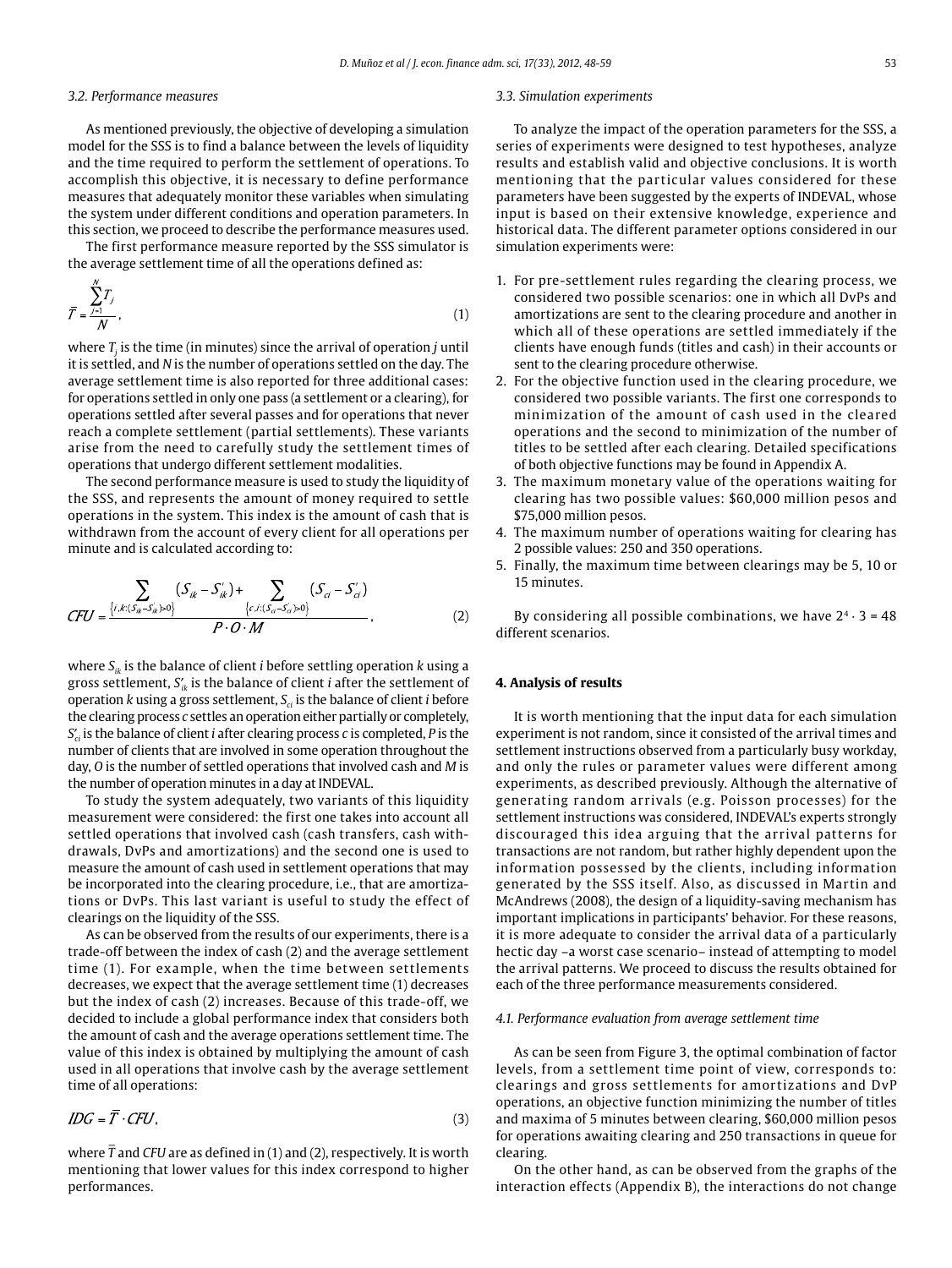**Main Effects Plot for Average Time**

the optimal levels of each factor (the corresponding lines have no intersection).

# *4.2. Performance evaluation from amount of cash used*

As we see from the interaction graphs in Appendix B, the interaction graph of only one combination (objective function  $\times$  monetary value) has an intersection with its corresponding lines (see Appendix B) indicating that the combination of larger monetary values for operations waiting clearing with an objective function minimizing the cash for clearing operations generates a smaller amount of cash used.

As can be observed from the interaction graphs in Appendix B and the main effects graphs of Figure 4, from an amount of cash used point of view, the optimal combination of factor levels corresponds



**Figure 3** Graphs of the main effects for the average settlement time.



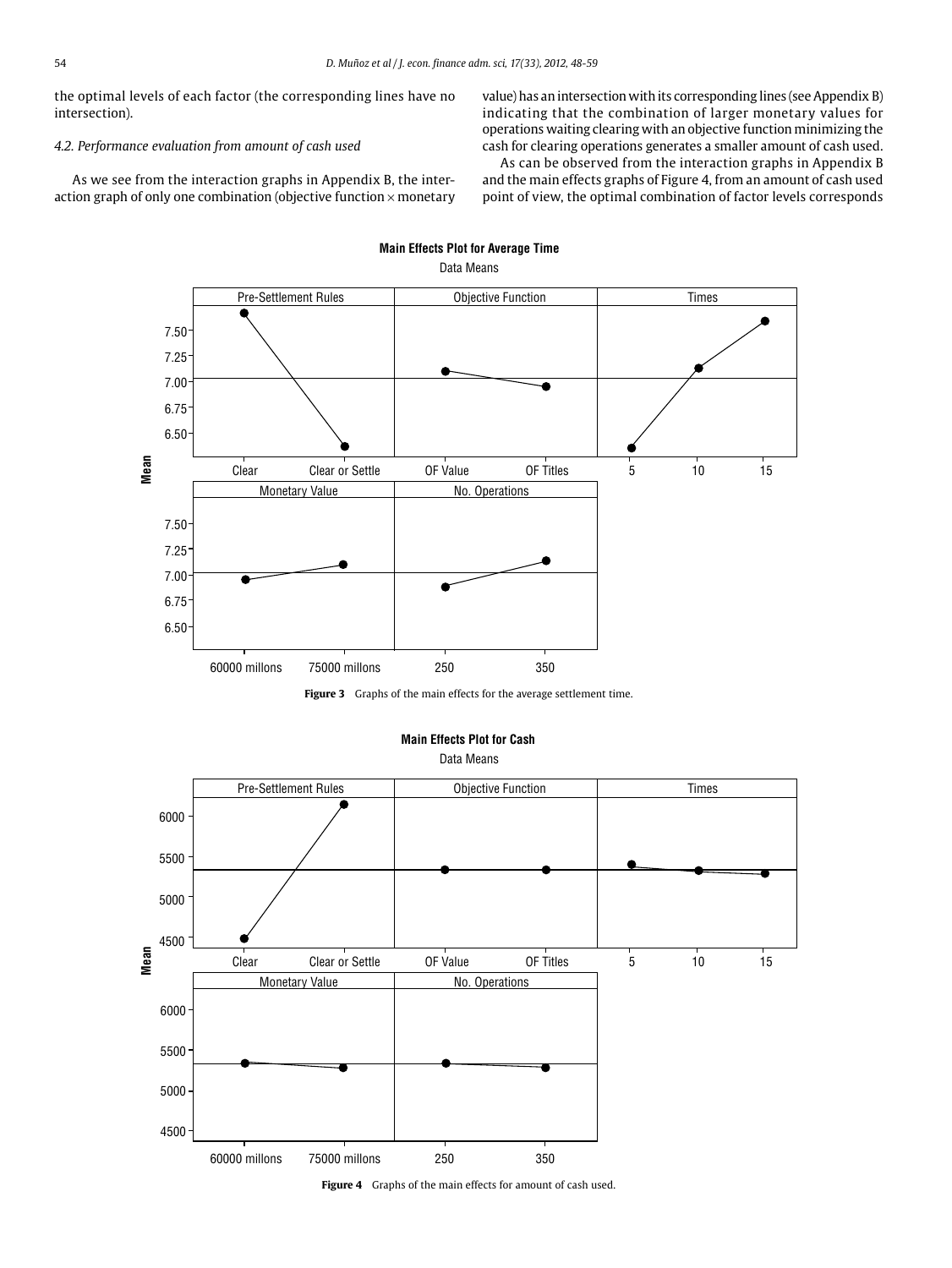

**Main Effects Plot for Cash**

**Figure 5** Graphs of the main effects for the global performance index.

to the use of: clearings for all amortizations and DvP operations, an objective function optimizing the amount of cash used and maximums of 15 minutes between clearings, \$75,000 million pesos for operations awaiting clearing and 350 transactions in queue for clearing. It should be noted that the optimal combination of factor levels for this case is the exact opposite of those that minimize the average settlement time, suggesting that there is a trade-off between reducing settlement times and using larger amounts of cash in the system.

#### *4.3. Results for the global performance index*

As can be observed from the interaction graphs of Appendix B and the main effects graphs of Figure 5, from a global performance index point of view, the optimal combination of factors corresponds to the use of: clearings for all DvP and amortization operations, an objective function optimizing the number of titles and maximums of 5 minutes between clearings, \$60,000 million pesos for operations awaiting clearing and 250 transactions in queue for clearing.

# **5. Conclusions**

INDEVAL's new system was successfully launched on November 14, 2008 after three years of business process design and complex software programming, and after nine months of exhaustive daily tests. It is worth mentioning that its final version, approved by all stakeholders, incorporated several of the features presented in the SSS simulation developed in this project, including the ones stated below:

- The integration of gross and deferred net settlement in a single engine, offering a flexible and hybrid settlement structure.
- The enhanced version of the clearing algorithm.
- The execution parameters for the clearing process.
- The objective functions used in the LP problems of Procoval2.
- The handling of pending transactions considering the application of pre-settlement rules.

In addition, INDEVAL's new system has been operating daily using some of the values suggested in this research for the parameters that determine the activation of the clearing process and for the pre-settlement rules, e.g. five minutes between clearings and sending all DvP's and amortizations to clearance, presenting a great performance in terms of liquidity usage (between 1,426 and 2,192 pesos withdrawn from the account of every client for all operations per minute) and average settlement time (between 5.1 and 5.9 minutes, as experienced in the real system after the implementation). These results show that INDEVAL's new SSS works efficiently, combining a high settlement speed and an effective use of the cash and securities held in the CSD accounts.

The measurements used to analyze the performance of the SSS were defined to study both the liquidity of the system as well as the average time to settle operations. The results obtained for these measurements and for the operation of the SSS in general yielded the following benefits (see Muñoz et al., 2011 for detailed explanation):

- A sophisticated clearing and settlement engine that operates in a secure, reliable, automatic, and continuous process, handling efficiently all the transactions that INDEVAL receives from its clients.
- An intelligent pre-settlement function that controls the execution of clearance and settlement using few operation parameters, offering great flexibility and the possibility of adjusting these parameters to turn INDEVAL's hybrid SSS into a Real-Time Gross Settlement (RTGS) system when needed.
- Clearing and settlement cycles with accumulated settlement cash amounts of more than 500,000 million pesos per cycle; settlement amounts that would have been impossible for INDEVAL's old SSS to reach in a single cycle.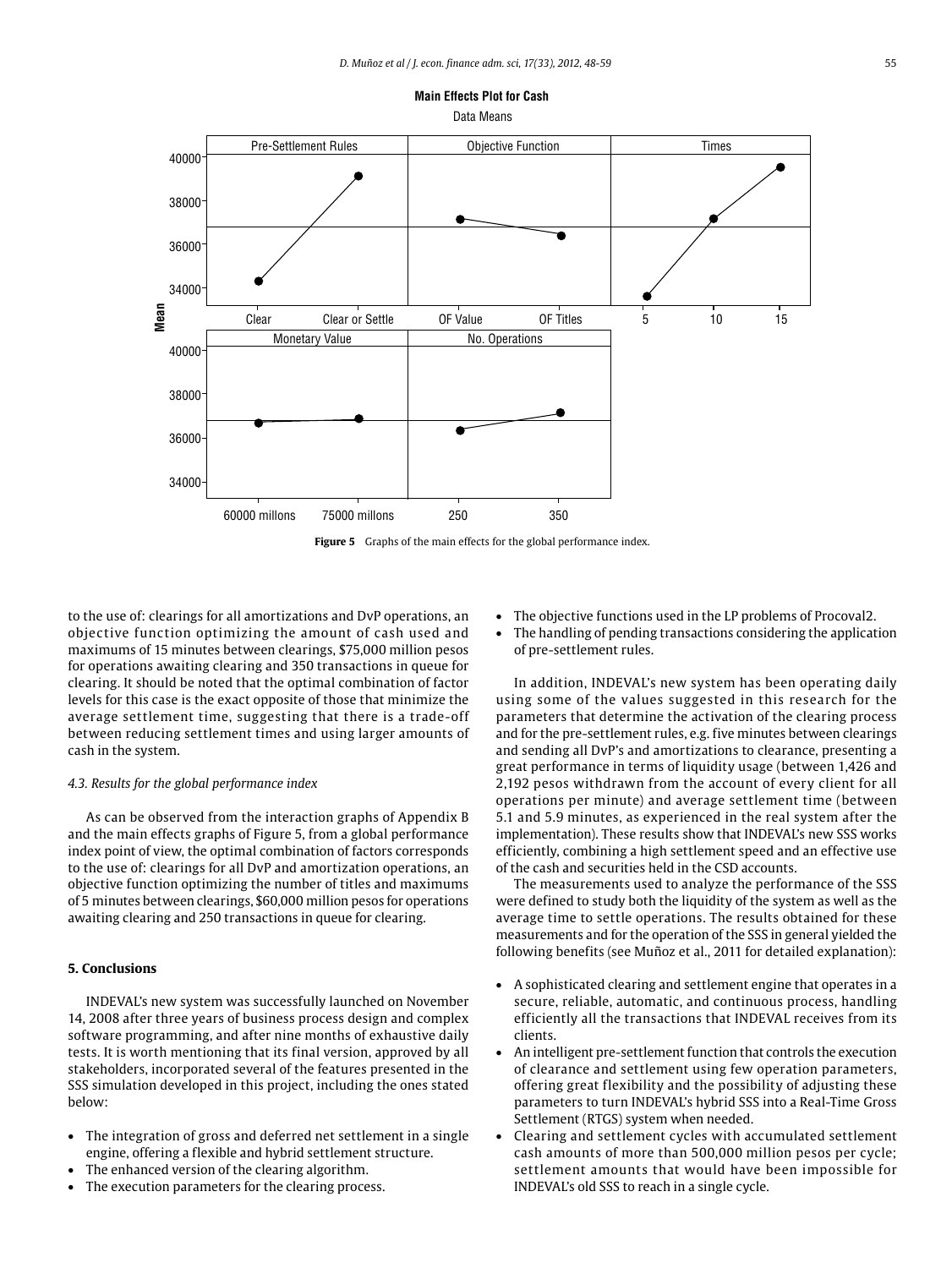- An exceptionally efficient and enhanced clearing algorithm that is able to generate an accumulated settlement amount of more than 200,000 million pesos in a single settlement cycle with zero cash balances, except for 90,000 pesos (contained in the trusteeship's account) used for granting small credits that avoid overdraws. Finding an optimal solution takes no more than five tenths of a second. In regard to the size of the problems, they are large since there are 75 clients with over 50 accounts per client. In a typical day there may be 350 different issues being traded. In a five-minute interval we have observed around 2,500 decision variables being handled by the model.
- A reduction of 65% in the number of incoming phone call complaints related to INDEVAL's system, due to the better performance and reliability of the new SSS.

All the benefits stated above confirm that this project played an important role in the successful design and implementation of INDEVAL's new Securities Settlement System, and demonstrated that simulation and operations research can be very valuable tools for this kind of systems.

#### **Acknowledgements**

Support provided by the Asociación Mexicana de Cultura A.C. is highly appreciated. The authors would like to express their gratitude to the Associate Editor and an anonymous Referee for their valuable hints and suggestions.

#### **References**

- Bank for International Settlements, 1997. Real-time gross settlement systems. Committee on Payment and Settlement Systems Publications, Basel.
- Bank for International Settlements, 2001. core principles for systemically important payment systems. Committee on Payment and Settlement Systems Publications, Basel.
- Bank for International Settlements, 2003. Glossary of terms used in payments and settlement systems. Committee on Payment and Settlement Systems Publications, Basel.
- Bank for International Settlements, 2005. New developments in large-value payment systems. Committee on Payment and Settlement Systems Publications, Basel.
- Bedford, P., Millard, J., Yang, J., 2005. Analysing the impact of operational incidents in large-value payment systems: A simulation approach. In: Leinonen, H., (Ed.), Liquidity, risks and speed in payment and settlement systems−A simulation approach. Bank of Finland Studies, Helsinki, pp. 247-274.
- Centro de Estudios Monetarios Latinoamericanos and World Bank, 2003. Sistemas de compensación y liquidación de pagos y valores en México. Iniciativa de compensación y liquidación de pagos y valores del hemisferio occidental. World Bank, Mexico City.
- Güntzer, M.M., Jungnickel, D., Leclerc, M., 1998. Efficient algorithms for the clearing of interbank payments. European Journal of Operational Research 106 (1), 212-219.
- Horner, P., 2010. Safe, secure securities settlement. ORMS Today 37 (3), 48-52.
- Leinonen, H., Soramäki, K., 2003. Simulating interbank payment and securities settlement mechanisms with the BoF-PSS2 simulator. Bank of Finland Discussion Papers, Helsinki.
- Martin, A., McAndrews, J., 2008. Liquidity-saving mechanisms. Journal of Monetary Economics 55 (3), 554-567.
- Muñoz, D.F., De Lascurain, M., Romero-Hernández, O., Solis, F., De los Santos, L., Palacios-Brun, A., et al., 2011. Indeval develops a new operating and settlement system using operations research. Interfaces 41 (1), 8-17.
- Romero O., De Lascurain, M., Muñoz, D.F., Romero, S., Muñoz, D.G., Palacios, A., et al., 2008. Business process modeling for a central securities depository. Business Process Management Journal 14 (3), 419-431.
- The Giovannini Group, 2003. Second report on EU clearing and settlement arrangements. Giovannini Group, Brussels.

#### **Appendix A. Linear programming models for clearing**

#### **Decision variables**

*Xijklmn*: Number of titles *l* to be settled in (DvP) operation *k*, where client *i* intends to sell from his account *m* to the account *n* of buyer *j*.

- *Vil*: Fraction that client *i* may pay from a pending amortization that corresponds to title *l*.
- *Ui* : Total cash that client *i* pays in return for the special credit received in the previous clearing.

#### **Model parameters**

- *ST*<sub>*ilm*</sub>: Initial balance of titles *l* in the account *m* of client *i*.
- *SE<sup>i</sup>* : Cash balance of client *i*.
- *CE<sup>i</sup>* : Special credit received by client *i* in the previous clearing.
- $T_{iklmn}$ : Number of titles *l* that client *i* intends to sell from his/her account *m* to the account *n* of client *j* in the (DvP) pending operation *k*.
- *Pijklmn*: Price of titles *l* that client *i* intends to sell from his/her account *m* to the account *n* of client *j*, corresponding to the (DvP) pending operation *k*.
- *VTil*: Total sum corresponding to the amortizations from title *l* that client *i* has still not paid.
- *VRijl*: Total sum of the amortizations from title *l* that client *i* has yet to receive from client *j.*
- *SF*: Balance of the trusteeship.
- *Zijl*: Coefficient of variable *Xijklmn* in the objective functions.
- *CU*: Coefficient of variables *Ui* in the objective function of the relaxed model.
- $CV_{ii}$ : Coefficient of the variable  $V_{ii}$  in the objective function of the relaxed model.

The corresponding values for the parameters  $Z_{ij}$ , *CU* and  $CV_{ij}$  determine the objective that is to be maximized. The values of these parameters for both objective functions considered are as follows: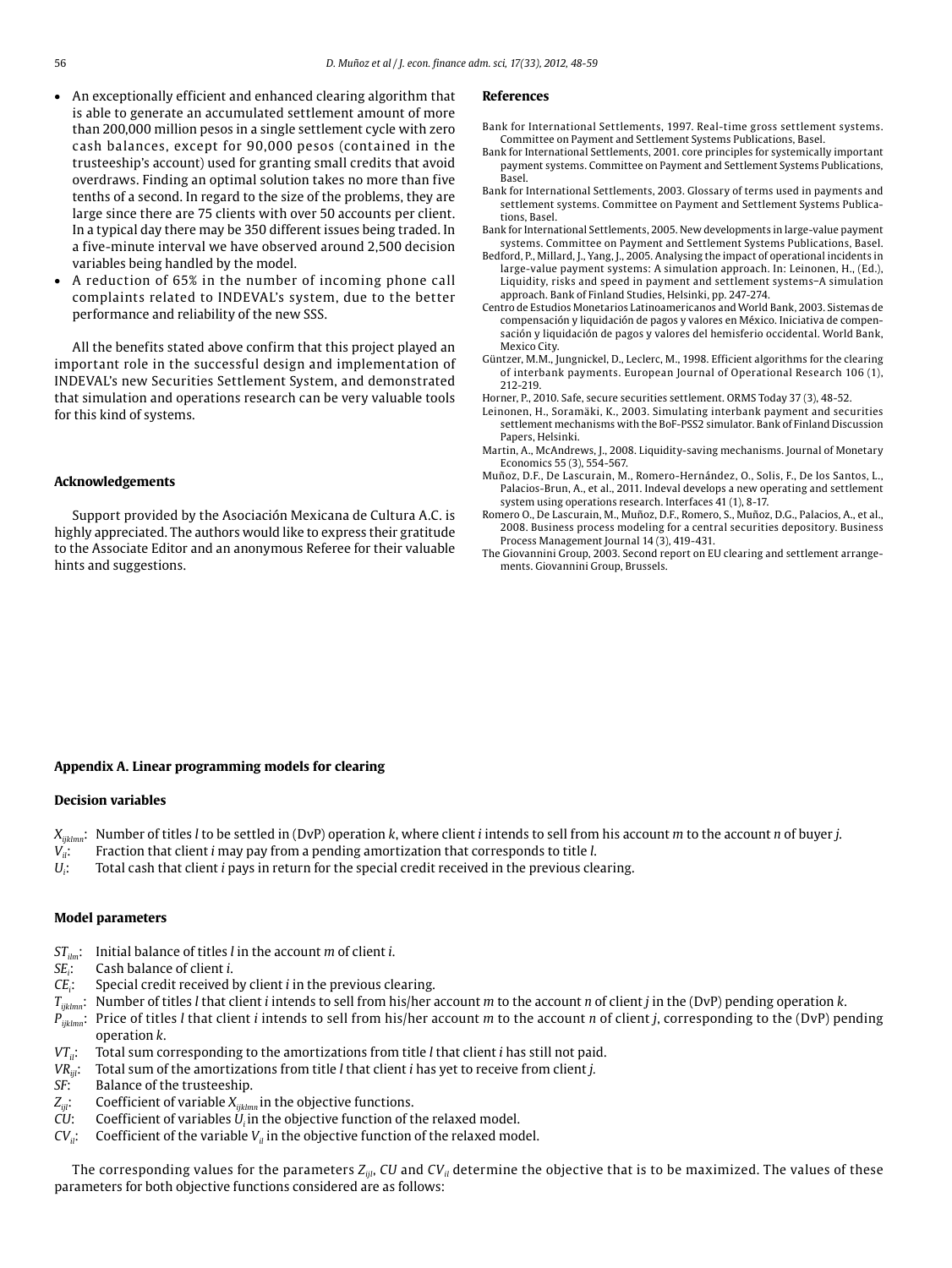**Parameters for the objective function that maximizes the amount of cash of the cleared operations:**  $Z_{iklmn} = P_{iklmn}$ **,**  $CU = 100$ **,**  $CV_{il} = VI_{il}$ **.** 

# **Parameters for the objective function that maximizes the number of titles suggested for clearing:**  $Z_{ijklmn} = 1$ **,**  $CU = 100$ **,**  $CV_{il} = VI_{il}$ **.**

The coefficients *CU* and *CV*<sub>*ii*</sub> must be relatively large since the initial amount used from the trusteeship must be totally paid, and the amortizations are obligations that must be paid during the day.

**ILP Formulation:** This model corresponds to a formulation for finding an exact solution to the clearing problem.

$$
\textbf{Maximize } \sum_{\mu} Z_{\textit{ijl}} \, X_{\textit{ijklmn}} + CU \sum_{i} U_i + \sum_{i} CV_{\textit{ij}} V_{\textit{ij}}
$$

**Subject to:**

$$
\begin{aligned} \text{(1)} \quad & \sum_{jkm} X_{ijklmn} - \sum_{jkm} X_{jiklmn} \leq ST_{ilm} \ \forall \ i, l, m \\ \text{(2)} \quad & \sum_{jklmn} P_{jiklmn} X_{jiklmn} - \sum_{jklmn} P_{ijikmn} X_{ijikmn} + \sum_{l} V T_{il} V_{il} - \sum_{jl} V R_{ijl} V_{jl} + U_i \leq SE_i \ \forall \ i \end{aligned}
$$

$$
(3) \ \ 0 \le X_{ijklmn} \le T_{ijklmn} \ \ \forall \ \ i,j,k,l,m,n
$$

(4)  $0 \le U_i \le CE_i \forall i$ 

$$
(5) 0 \le V_{ij} \le 1 \ \forall \ i, l
$$

(6)  $X_{ijklmn}$  integer  $\forall i, j, k, l, m, n$ 

The purposes of each set of constraints are:

- Constraints (1) avoid overdraws in the balance of titles at any account of every client.
- Constraints (2) ensure all the client's cash balances are non-negative.
- Constraints (3) ensure the number of titles settled do not exceed those that are pending for each operation.
- Constraints (4) prevent clients from paying the trusteeship more than the amount they owe.
- Constraints (5) ensure all fractions of an amortization do not exceed the value of 1.
- Constraints (6) ensure the number of titles settled in each operation is integer.

## **Formulation of the models used by Procoval2**

#### **Model 1: Relaxed Model**

This model is the same as the one previously described without the last set of Constraints (6), so that its solution may provide fractional values for the variables *Xijklmn***.**

# **Model 2: Rounded Solution Model**

This model starts from a solution obtained from the relaxed model, and requires the following additional parameters: *Lijklmn*: Integer part of the optimal value of *Xijklmn* in the relaxed model. The formulation of this second model is:

$$
\textbf{Maximize} \sum_{k} Z_{\textit{ijl}} \; X_{\textit{ijklmn}}
$$

**Subject to:**

$$
\sum_{jkn} X_{ijklmn} - \sum_{jkn} X_{jiklmn} \le ST_{ilm} \ \forall \ i, l, m
$$

 $X_{ijklmn} = L_{ijklmn}$  if the optimal resolution in the relaxed problem is  $L_{ijklmn}$ , otherwise  $L_{ijklmn} \le X_{ijklmn} \le L_{ijklmn} + 1, \forall i, j, k, l, m, n$ .

Note that the matrix of coefficients corresponding to this model is unimodular, so that the corresponding optimal solution is integer. The solution obtained from this model may require new credits from the trusteeship to fund the settlement of a rounded up title, therefore, all trusteeship credits must be recalculated. Since the optimal solution for model 1 is feasible for model 2, the optimal solution for model 2 can not be worse than the optimal solution for the original ILP model. This is because model 2 does not have a constraint on cash, and we are using the trusteeship to cover any cash requirement.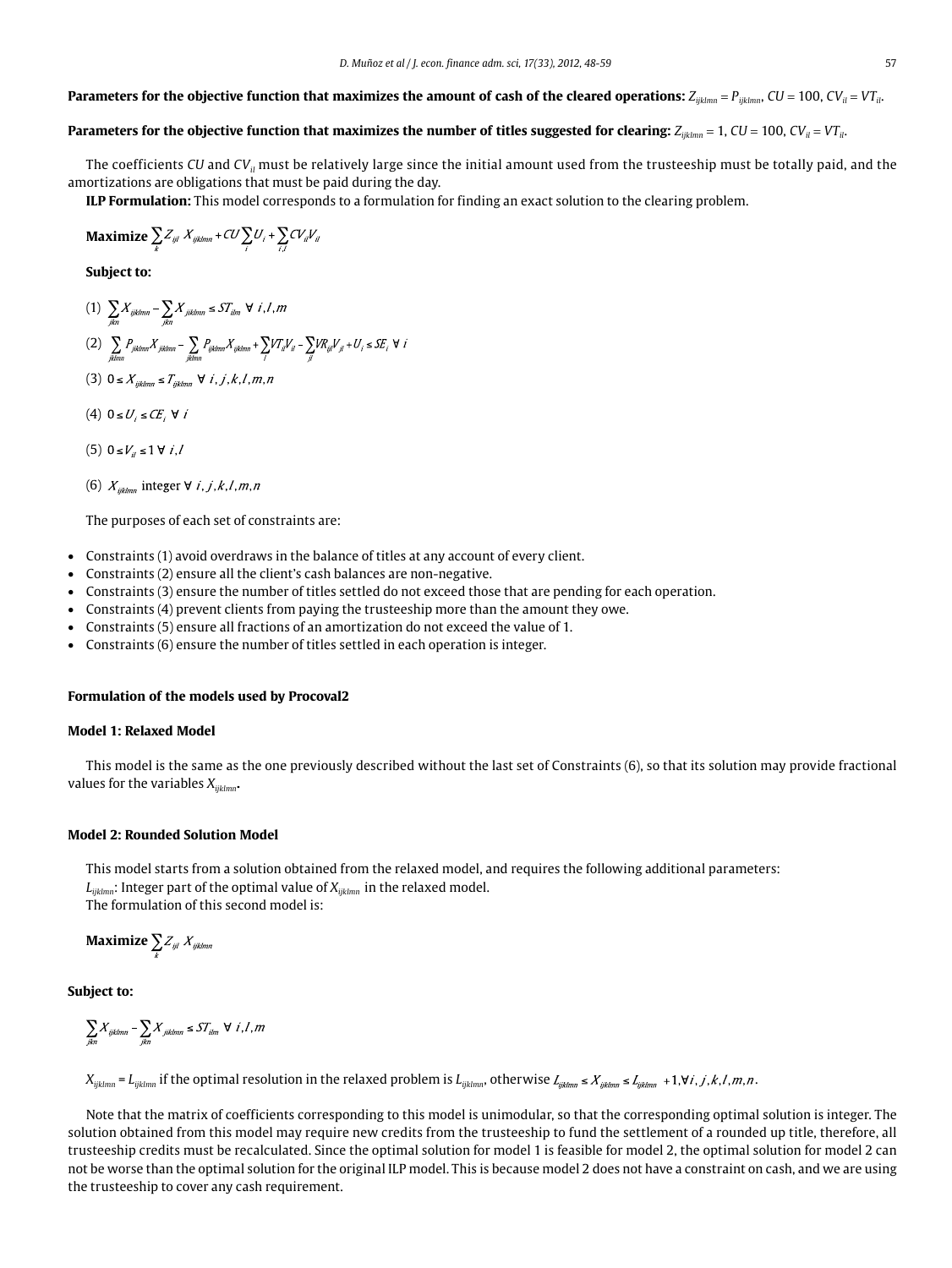# **Appendix B. Interaction graphs**

In this Appendix, we present the most significant interaction graphs for each performance measure.





# **Interaction Graphs for the average settlement time**

**Value (60,000 and 75,000 millions)**

5280 5260